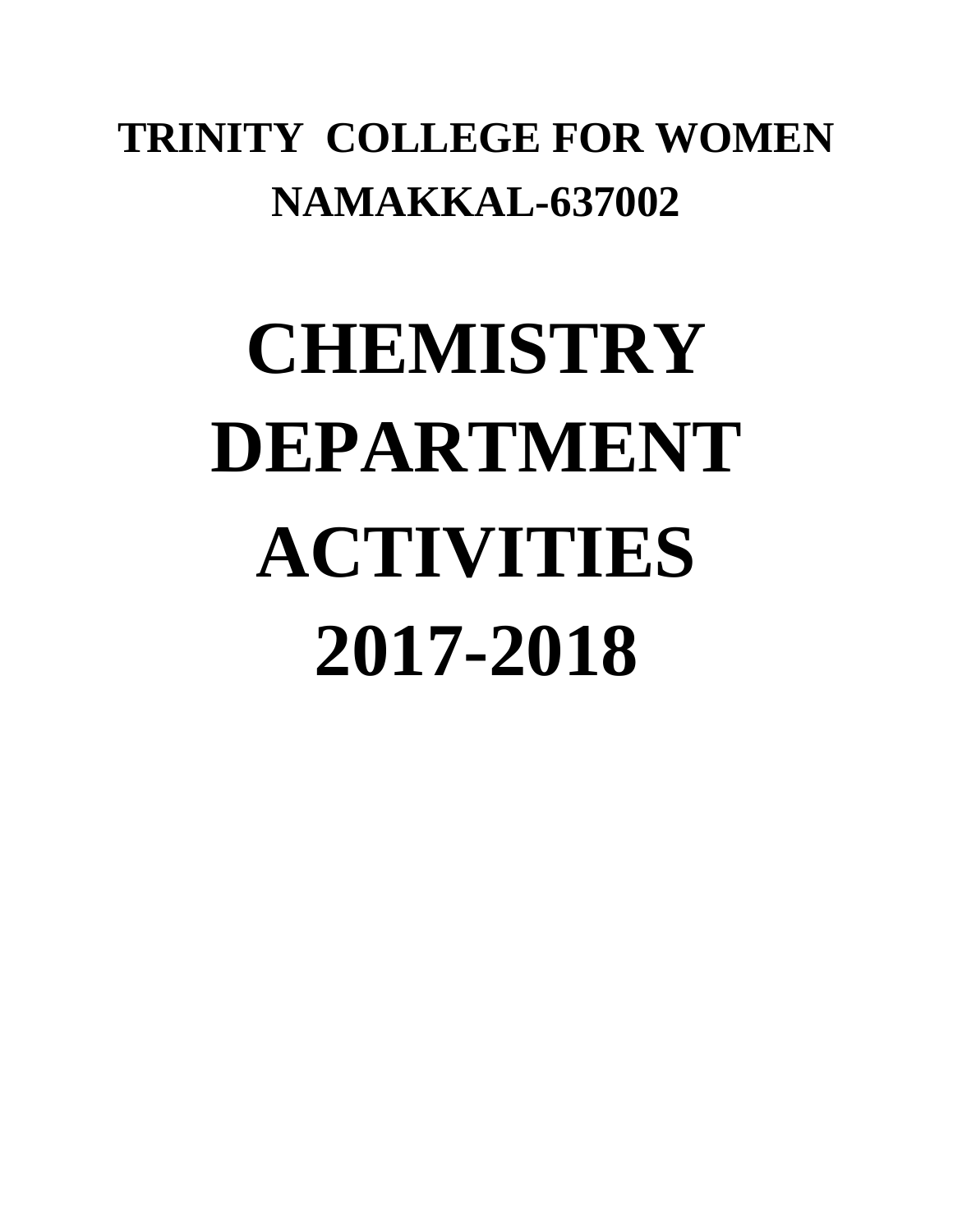

## **TRINITY COLLEGE FOR WOMEN, NAMAKKAL CHEMISTRY DEPARTMENT ASSOCIATION**

TOPIC - EXITING JOURNEY IN ORGANIC SPECTROSCOPY

| <b>DATE: 28.12.17</b>              |                      |                                                                                                                                       |
|------------------------------------|----------------------|---------------------------------------------------------------------------------------------------------------------------------------|
| <b>TIME: 2.00 P.M</b>              |                      | <b>VENUE: CONFERENCE HALL</b>                                                                                                         |
|                                    |                      | <b>AGENDA</b>                                                                                                                         |
| <b>Prayer Song</b>                 |                      | Tamil Thai Vazhuthu                                                                                                                   |
| <b>Welcome Address</b>             |                      | Mrs. N. Thangamani, M.Sc., M.Phil., B.Ed,<br>HOD, Department of Chemistry,                                                            |
| Principal's Address                | $\ddot{\cdot}$       | Dr. M. R. Lakshiminarayanan, Ph.D.,<br>Principal,                                                                                     |
| Secretary's Address                |                      | Er. K. Nallusamy, B.E., (Agri.Engg,)<br>Secretary,                                                                                    |
| <b>Inaugural Address</b>           |                      | Mr. D.Chandrasekaran, M.Com.,<br>Trustee/ Trinity Acadamy &<br>Campus Co-ordinater,<br>Trinity Acadamy MatricHr.Sec.School, Namakkal. |
| <b>Presidential Address</b>        |                      | Mr. P. K. Sengodan,<br>Chairman,                                                                                                      |
| <b>Introduction of Chief Guest</b> | $\ddot{\cdot}$       | Dr. P. Chitra, M.Sc., B.Ed, M.Phil., Ph.D,<br>Assistant Professor, Department of Chemistry,                                           |
| <b>Special Address</b>             |                      | Dr. P. Mahalingam, Ph.D.,<br>Associate Professor, Department of Chemistry,<br>Arignar Anna Govt Arts College, Namakkal-637002         |
| Feedback from the students         |                      |                                                                                                                                       |
| Vote of thanks                     | $\ddot{\phantom{a}}$ | Ms.V. Mahalakshmi,<br>III B.Sc., Chemistry, Dept. Secretary                                                                           |
| <b>National Anthem</b>             |                      |                                                                                                                                       |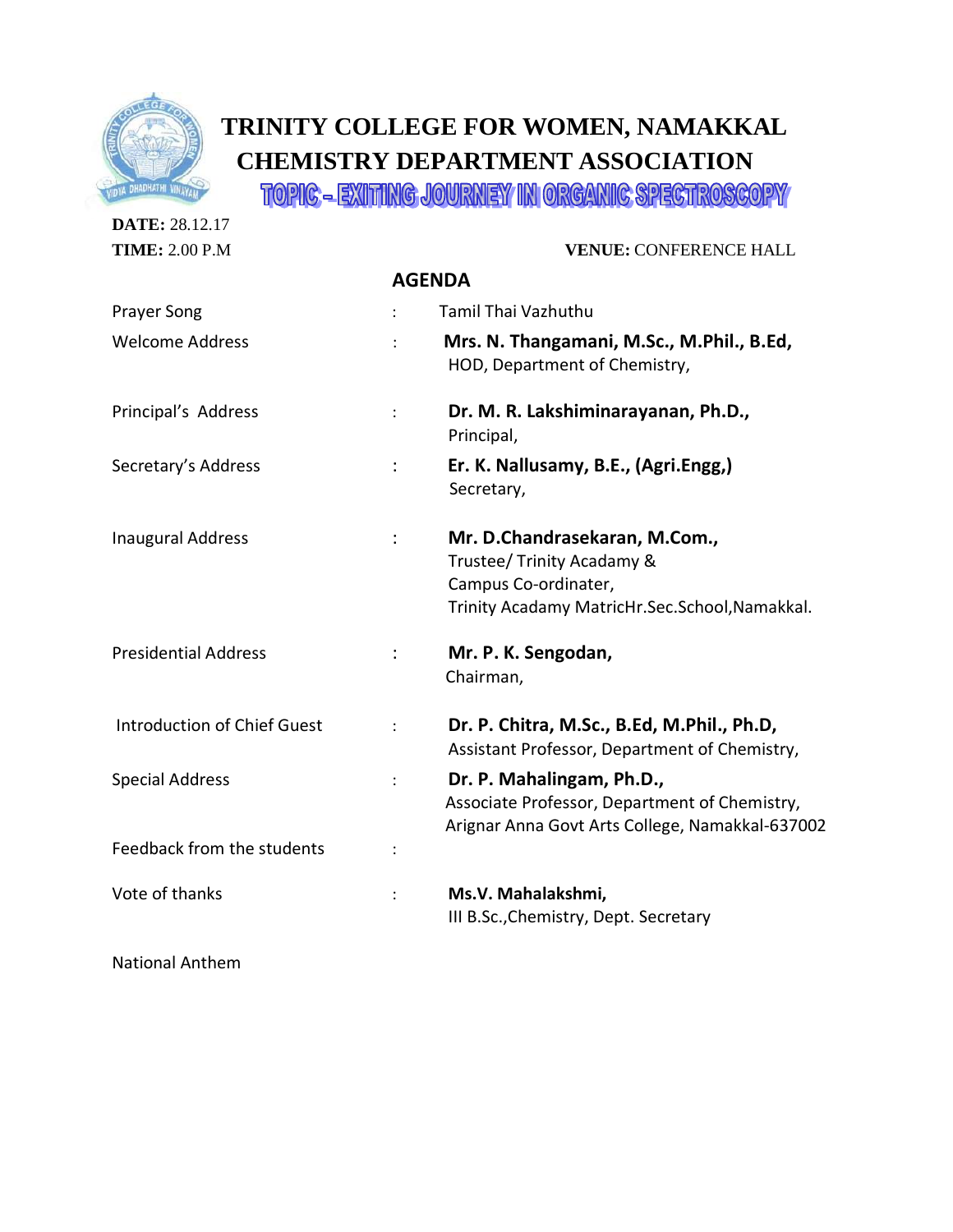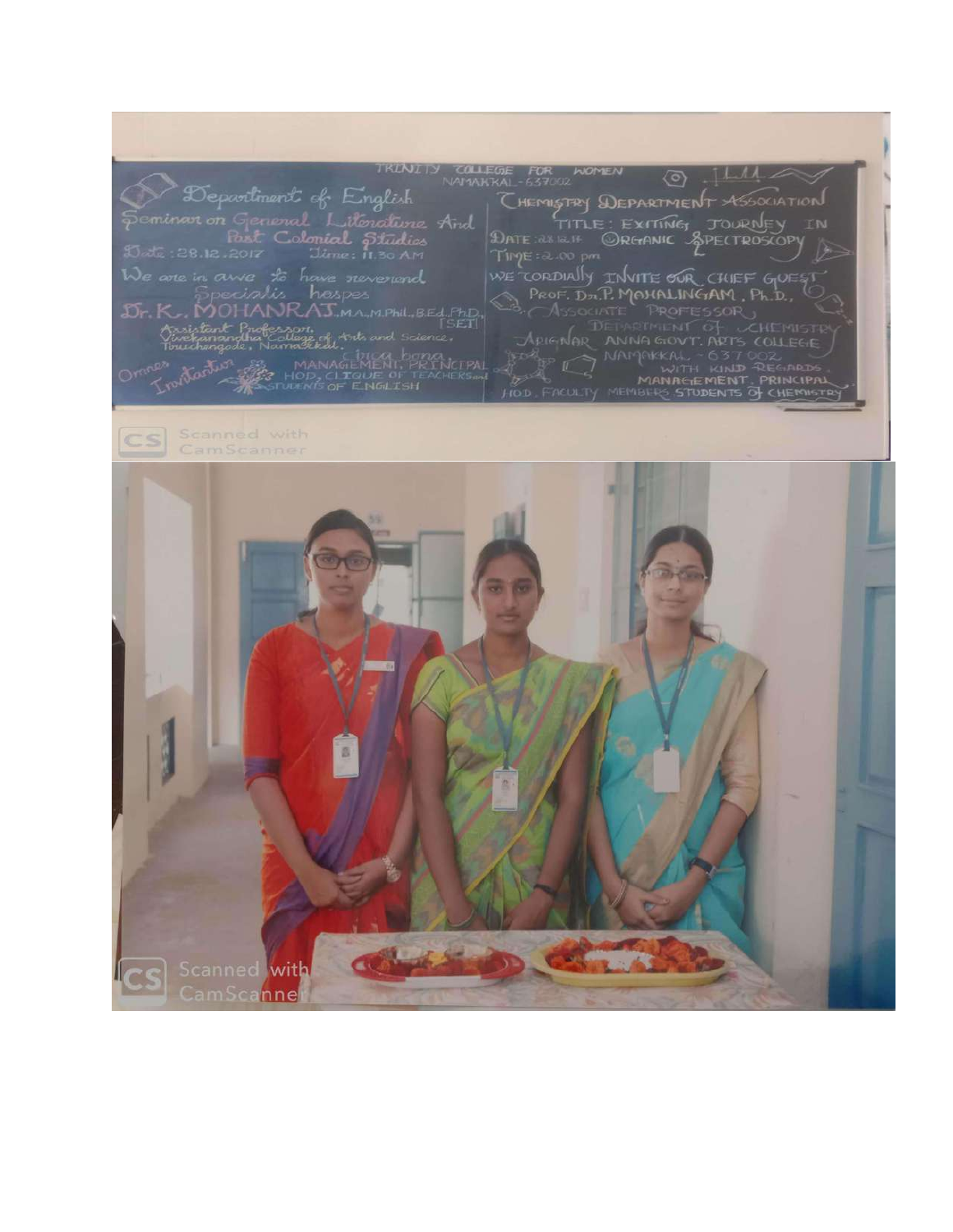

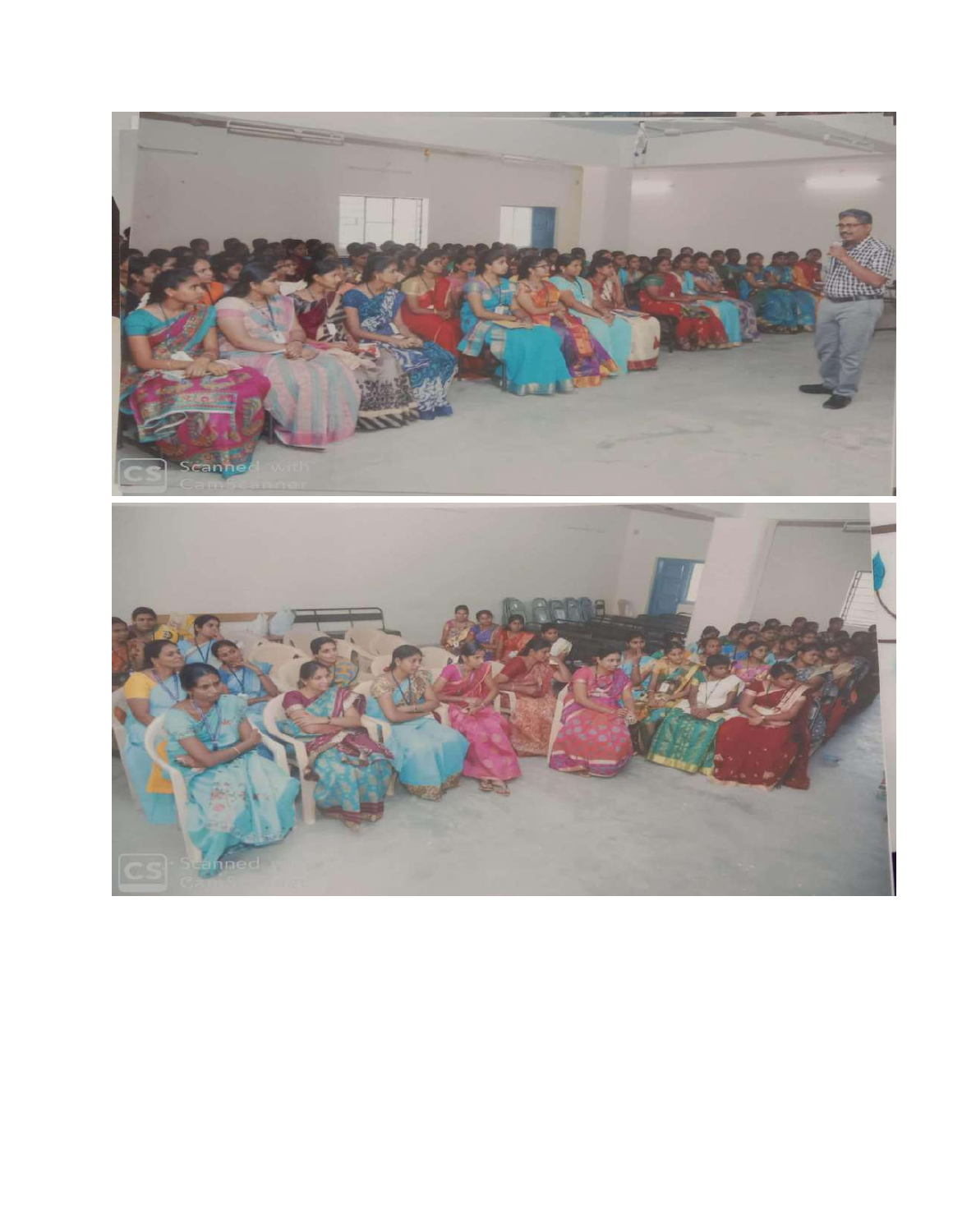

Gran La

தம் குடியிருப்போர் நல

## பல்படுத்த 1980 நிலைய

|சங்கங்கள்**மூலமும்**  $v \pi$  sin so  $t \mathcal{D}$   $\mathcal{D}$   $\mathcal{L}$ குப்பைகள் நடுறது. இதற்காக<br>ப்பரேஷன் சார்பில் ர்கா குப்பைகளை யதற்காக பச்சை ல்கூடைகள்வழங் சேலம்குரமாக்கலம் ள 3 வது வார்டில்<br>‡யிருப்போர் நல ன் உள்ளது. இந்த **With Say An COM A. GR We gravite and it is** த்துழைப்பு கொடு

<sup>1</sup>தீஷ் தெரிவிக்கும் **ET GIO UTICIBLICATI** <sup>மை இந்த</sup>யாதிட் வழப்பு கொடுக்க<br>குடியிருப்போர் மக்கும் மற்றும் கரிக்கக்கணை கள் ம் கூறிணார். **SECTION** 

**MI** 

ர்களைகயிஷ்ணர்

நாமக்கல், ஜன.3-.<br>நாமக்கல் டிரினிடி<br>மகளிர்கலைஅறிவியல் கல்லூரியில் ஆங்கிலம்<br>மற்றும்வேதியியல்துறை களின் சார்பில் துறை சார்ந்த கருத்தரங்கம் நடை பெற்றது.

நிகழ்ச்சிக்குகல்ணாரித் தலைவர் செங்கோட தலைமைவகித்தார். செய<br>ணளர்நல்லுசாமி, டி ரினிடி அகாடமி தலைவர் டாக் டர்குழந்தைவேல், அறக் கட்டளை உறுப்பினர்<br>கத்திரசேகரன் முன்னிலை வகித்தனர். கல்லூரி மூதல் வர்லட்சுமிநாராய ணன் வரவேற்றார்.

வேதியியல் துறை கருத்தரங்கில் நாமக்கல், அறிஞர் அண்ணா அரசுக் கல்லூரிவேதியியல் துறை உதவிப் பேராசிரியர் பக்காலிங்கம்சிறப்பு விருந் இரைராககலந்துகொண்டு பேசினார். ஆங்கிலத்<br>துறை கருத் தரங்கிற்கு<br>இருச்செங்கோடுவிலேகா னந்தா மகளிர் கல்லூரி ஆங்கிலத்துறை உதவிப்<br>பேராசிரியர்மோகன்மாஜ் கேறப்பு விருந்தினை ராக<br>கலந்து கொண்டு

டே கினார்,உதவிப்பேராசி ரி மைகள் தங்க மணி,<br>செல்வி, கண்ணகி, லதா, பூர்ணிமா, கவிதா, ரேவதி, ாவ்யா, தாரணி, தீபிகா, காவயா, தாரணி, தபிகா,<br>சித்ரா, இந்திர குமாரி,<br>பானுப்பிரியா,உமாபாரி,<br>சுபா, மகேஷ், நிர்வாக<br>அணுவலர்செந்தில்குமார் ள்ளிட்ட பலர் கலந்து கொண்டனர்.

 $YB/ZC$ 

 $\Theta$ LD&

முன்<br>கோர்  $8.3016$ 

நன் வீ

பெற்  $\sqrt{2}$ 二田

கேஷ்  $108 -$ 

 $U\oplus \frac{2}{3}$ 108(5)

 $G$ T Gar $G$ 

பயல்  $5.117$ 

西西

சிவக்

செந்தி

ஸ்டீ

MARIN

Scott

 $3.1.8$ 

價

நாமக்கல் டிரினிடி மகளிர் கல்லூரியில் நடைபெற்ற துறை<br>சாந்த கருத்தரங்கில் கல்லூரி சோ்மன் செங்கோடன் பேசினார்.

நாமக்கல் டிரினிடி மகளிர் கல்லூரியில்

துறைசாாந்த கருத்தரங்கம்



கேலம் பொன்னம்மாபேட்டை விநாடி குடிநீ குழாகில் உடைப்பு ஏற்பட்டு<br>செய்வதற்காக அங்குள்ள மேயின் இ தண்ணீர் பீறிட்டு வருகிறது. (LATADIAN TRANSPORTATION) TO A